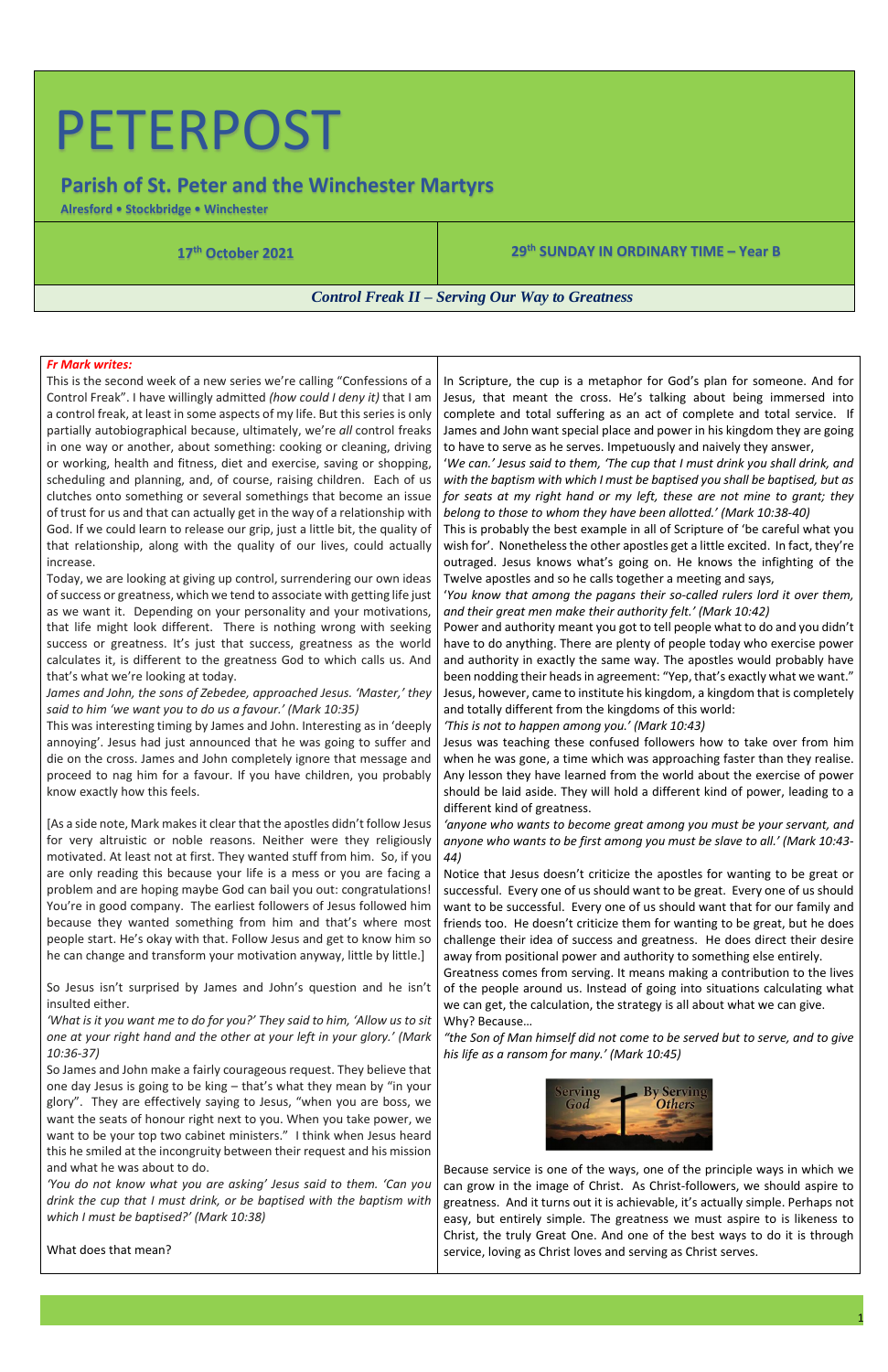**Welcome**……... If this is your first time reading the newsletter, then you are particularly welcome. Please get in touch - we'd love to tell you about everything that's going on here, and invite you to join us. Just to start you off, elsewhere in the newsletter you will find our services and other activiti[e](https://www.catholicwinchester.org.uk/)s. Look at our website <https://www.catholicwinchester.org.uk/>, or our [Facebook page](https://www.facebook.com/catholicwinchester) or email office@stpeterswinchester.org.uk

### **TWENTY-NINTH SUNDAY IN ORDINARY TIME –**  $17^{\text{th}}$ **October**

| <b>Entrance Antiphon:</b><br>To you I call; for you will surely heed me, O God;<br>Turn your ear to me; hear my words.<br>Guard me as the apple of your eye;<br>In the shadow of your wings protect me. |                        | <b>Gospel Acclamation:</b><br>Alleluia, alleluia!<br>I am the Way, the Truth and the Life, says the Lord;<br>no one can come to the Father except through me.<br>Alleluia! |  |  |
|---------------------------------------------------------------------------------------------------------------------------------------------------------------------------------------------------------|------------------------|----------------------------------------------------------------------------------------------------------------------------------------------------------------------------|--|--|
| <b>First reading:</b>                                                                                                                                                                                   | <b>Isaiah 53:10-11</b> | Gospel: Mark 10:35-45                                                                                                                                                      |  |  |
| <b>Responsorial Psalm:</b><br>Ps 32:4-5, 18-20, 22. R.v2<br>May your love be upon us, O, Lord,<br>As we place all our hope in you.<br>Second reading:<br>Heb 4:14-16                                    |                        | <b>Communion Antiphon:</b><br>Behold, the eyes of the Lord<br>Are on those who fear him,<br>Who hope in his merciful love,                                                 |  |  |
|                                                                                                                                                                                                         |                        | To rescue their souls from death,<br>To keep them alive in famine.                                                                                                         |  |  |

Welcome St Peter's School – we welcome Miss Buxton, the staff and children of St Peter's school as they join us at the 10.30am Mass on Sunday 17<sup>th</sup> October. It's really great that we have such a wonderful parish school and we are truly blessed to have Miss Buxton leading this very special Catholic community. Please don't be shy in saying hello after Mass.

**Cancellation of 9am Mass and Morning Confessions -** On Saturday 16th October we will be celebrating not one, not two, but three First Holy Communion masses! Please be aware that there will be no 9am Mass or morning confessions on this day.

**World Mission Sunday Appeal - Sunday 17th October:** This weekend's second collection is for World Mission Sunday, when the Holy Father invites all Catholics to contribute to a special collection for Missio, his charity for world mission. Please support Missio in helping missionaries to work alongside communitiies throughout the world that are poor or in need, regardless of their background or belief.



**Discovering More about the Mass:** A series of five online evening sessions led by Tony Darlison and the St. Peter's Formation Team. In this Year of the Eucharist, Bishop Philip invites us to reflect on the mystery of Jesus' sacramental presence in the world in the form of the consecrated bread and wine, truly His body, blood, soul and divinity. Join with us in entering more deeply into this beautiful mystery by discovering more about the Mass - what it is, what happens during Mass, and what can happen to us through our participation in the sacrifice of the Mass.If you would like to join us, please register on the Zoom link below:

**Fr John Lee –** We offer a huge parish welcome to Fr John, who will be using here as his 'base' over the course of the next year whilst he enjoys a much-deserved sabbatical. Please make sure you say hello should you see him around.

**Morning Prayer and Mass time change** – On Wednesday 20th October, Mass at St Peter's Church will be at 12.15pm, not 10am. There will also be no Morning Prayer on this day.

**Funeral notices:** A funeral mass for Philomene Salmon will be taking place on Wednesday 20<sup>th</sup> October at 2pm in St Peter's Church (all are welcome). Please pray for Philomene, her sister Cecilia and all those who loved her dearly at this sad time. Please pray also for Marie-Antoinette Aline Russell and her family as they prepare for her funeral during the 12.15pm Mass on Friday 22<sup>nd</sup> October at St Peter's Church. May God grant them both eternal rest.



**Vive Voce available this weekend –** The autumn edition of Viva Voce containing news from across the Portsmouth Diocese is available in all churches this weekend.

**Invitation to pray the Rosary** after 10am Mass on Tuesday, Wednesday and Thursday in the Lady chapel and we encourage anyone to join in with this especially in this month of the Holy Rosary.

<https://us02web.zoom.us/meeting/register/tZUqdOGtpzwpGtGuXdroMkFysxlK6iSbowQO> The sessions are currently running from 7.45pm every Tuesday for 5 weeks.



**First Holy Communion Programme 2022:** Enrolment on this year's programme is now open for children in Year 4 (or above). Please email Rosanne at [fhc@stpeterswinchester.org.uk](mailto:fhc@stpeterswinchester.org.uk) for more information and registration forms. Deadline for registering your child(ren) is October half term.



**Welcome to** Holly Mashoko who was baptised in St. Peter's Church last weekend. May God bless Holly with His love and grace, today and always.

**PRAYER CORNER**: Each week, this section will contain an intercession that I hope every parishioner will pray for during the coming week. In this way, we will all pray to the Lord for the parish's mission, because "*if the Lord* 

*does not build… in vain do the builders labour" (Ps 127:1)* **Fr. Mark This Week's Intention:** Let us pray that, as we aim to become more welcoming as a parish, we will have the strength to share our continued love for one another with new friends, bringing them closer to Christ and his healing, and giving them hope.



**PLEASE PRAY FOR** the repose of the souls of those who have died recently:

Marie-Antoinette Aline Russell RIP

Philomene Salmon RIP

**Discoverin** 

about the Mas

More..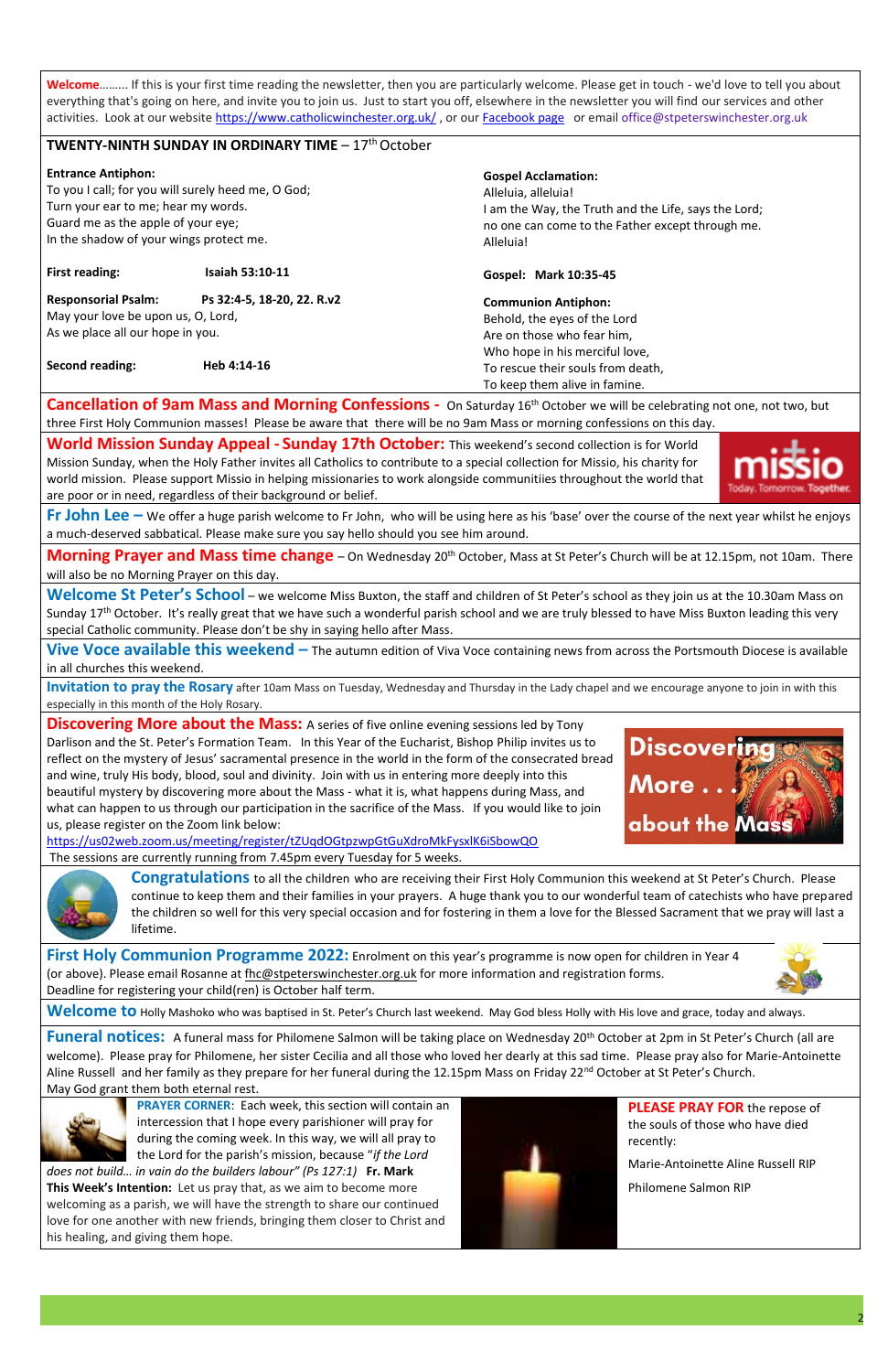### The Parish Laudato si group has a vision! **'To Bring People Closer to Jesus Through Care of our Common Home'**

Did you know just 13% of the UK 's total land area has tree cover compared to an average of 35% across the EU?

One of the best solutions to protect our environment and achieve net zero emissions is to double the UK forest - currently government targets fall well short.

What can we do? Well plant a tree if you can; we are at the best time of year to do this. Or perhaps you could support one of the organisations who are planting trees eg. National Trust, Friends of the Earth or Hillier's Arboretum .

**Thank you! Together, we really can make a difference.**



**PIE CLUB BECOMES PIES & PUDS!** We are re-starting our monthly lunch event in the Pastoral Centre with a new name - Pies & Puds but the same fabulous home-cooked food, good company, and a talk. We're starting up on **Wednesday October 20th**, with a talk on local community asset Winchester Radio from their marvellous volunteer Chair Anna O'Brien. Join us at 12.45 that day - whether you came before or are a new participant you will be most welcome. We offer a home-cooked meal, with a proper pudding and custard, with vegetarian and gluten-free options. Although there is no need to commit or book, it would help us if we had an idea of numbers so if you know you can come please tell us. Email [moirar@stpeterswinchester.org.uk](mailto:moirar@stpeterswinchester.org.uk) Everyone welcome - spread the word that we're back!



Contactless donations are safe and secure, minimising contact and removing the need to carry cash. We really do appreciate your continued support and thank you for helping our parish community. If you have any questions relating to contactless donations, please contact Annette Parr in the parish office. Email [annette@stpeterswinchester.org.uk](mailto:annette@stpeterswinchester.org.uk) T 01962 852804

**Solemnity of the Blessed Winchester Martyrs – Parish Patronal Feast** Saturday 30th October marks our annual Solemnity of the Blessed Winchester Martyrs. Fr Mark would love that as many of us as possible are able to gather and participate in our celebrations. A Vigil Mass will be celebrated on Friday 29<sup>th</sup> October, 7pm and then we will have a morning Mass on Saturday at 9am. Both Masses will be celebrated in St. Peter's Church and will be followed by a chance to gather in the Pastoral Centre. More details to follow in next weekend's Peterpost…

### **Now Accepting Contactless Donations**

Contactless payments are becoming more and more widespread, accelerated by the COVID outbreak, so it seems like a great time for St Peter & the Winchester Martyrs to come on board. Parishioners, visitors and the church can all benefit from this new way of giving.

**From 23rd October (slightly later than planned) we are introducing yet another easy way to support our parish by enabling contactless donations via this handy machine.** 



There will be two contactless terminals (pictured) in St Peter's Church which will allow you to easily and instantly make a donation using your debit card. You will find these new contactless terminals in the back of church, one by the South door (to the left as you leave church) and one by the West door (the main exit). Just use your contactless debit/credit card or smart phone/ device to make a donation. Simply choose the amount you wish to donate and hold your card onto the reader. If this works well, we will consider introducing contactless giving in our other churches

**A new name for the Winchester Churches Nightshelter – In order to reflect the recent** changes in times that this much needed shelter is open and to better reflect what the Nightshelter can offer to those in greatest need, it is now to be known as The Winchester Beacon. The new name reflects the aim of the charity to continue to be a bright beacon of hope in the lives of people experiencing homelessness in Hampshire.



**You can also opt-in for Gift Aid to increase your donation by 25%. If you are a UK taxpayer, then donating with Gift Aid means that we can claim an extra 25p for every £1 received. Just add your details to the contactless device.** 

Merciful God, we pray with thanks and gratitude for the great spiritual gift of Saint John Paul II's apostolic life and mission. Through his heavenly intercession we ask that the 'Assisted Dying' Bill be defeated and that the infinite worth of each human person is upheld through proper investment in palliative care. Grant also that we may grow in love for You and proclaim boldly the love of Jesus Christ to all people. Through Christ, Our Lord. Amen. Our *Father … Hail Mary …. Glory be …*

**Mission Sunday Mass :** Bishop Philip will be celebrating Mission Mass (Universal Mission Sunday) on Tuesday 19th October 2021 at 12.15pm at St.John`s Cathedral , Portsmouth, followed by refreshments in the Cathedral discovery Centre. There will be a Mission talk after Mass. You are very welcome. For more details please contact : Fr.Innaiah Maddineni at 023 9237 6151 or scsp@portsmouthdiocese.org.uk

**Parish 100 Club**: The winners of the last three monthly draws were Tricia Seaburne-May (July), Andrew Brill (August) and Paddy Edworthy (September) There are vacancies in the Club! Monthly sub is £4.00 or £48 annually, and there are monthly prizes of £50, and Six-monthly prizes of £100, £200 and £500, with the balance going to parish funds. Contact Piers Armstrong on 01962 734542 or [piersmarmstrong@gmail.com](mailto:piersmarmstrong@gmail.com)

**Symposium on Politics and Religion – Saturday 6th November 2021** The last Symposium on science and religion held in 2018 in Winchester was a great success. The next one – on Politics and Religion – is timed to coincide with COP26 and will be held online on Saturday 6th November 2021. The keynote speakers are the Rt Hon Jacob Rees-Mogg MP and Ruth Kelly MP, former Education Secretary. Workshops will be run on a range of topics by Lord David Alton, Rt. Hon. Mark Hoban, Dr. Elizabeth Slinn, Dr. Mary Sutton, George O'Neill from the Cardinal Hume Centre and Dr. David Goodill OP, from Blackfriars, Oxford. David Wells, the popular inspirational speaker, will be front of house as presenter and guide. More information can be found on the website:<https://www.portsmouthdiocese.org.uk/symposium>Tickets can be booked directly on [https://prcdtr-symposium.eventbrite.co.uk](https://prcdtr-symposium.eventbrite.co.uk/)

**Winchester Christmas Market** – Please note that the Mission Chalet that was planned for this year's market will now not be opening and so volunteers are no longer required. We are hoping for it's return in 2022!



**'Assisted Dying' Bill –** Earlier this year an 'Assisted Dying' Bill was introduced in the House of Lords by Baroness Meacher. It will receive its Second Reading, with full debate, on Friday 22nd October 2021. It aims to legalise assisted suicide in England and Wales. If successful it will permit a terminally adult who has less than 6 months to live, to be helped to commit suicide. The Church is clear that assisted suicide is a crime against human life, and we cannot directly choose to take the life of another, even if they request it. Pope Francis has said, 'Physician-assisted suicide is part of a 'throwaway culture' that offers a 'false compassion' and treats a human person as a problem...True compassion does not marginalise anyone, nor does it humiliate and exclude - much less considers the disappearance of a person as a good thing.' Bishop Philip is asking people to join in a Novena of Prayer (prayer for nine days) from 13th-22nd October. The Novena prayer is as follows: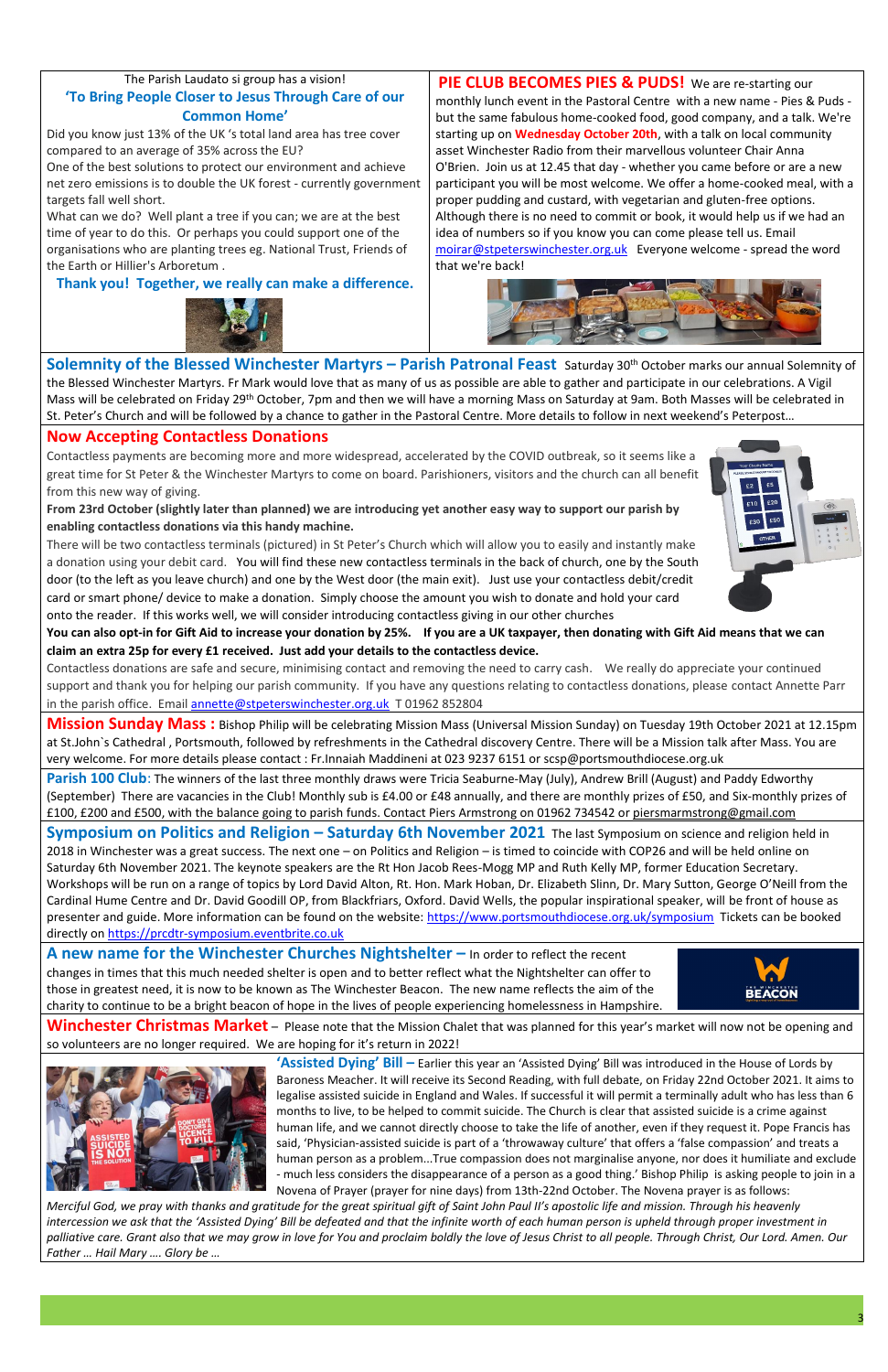#### Show your support for all refugees:



**Introducing Our Parish** In this corner of the newsletter we'd like to let you know more about what's going on, how the parish runs, and who the people are that you see in church! Let us know if there's anything you'd particularly like to hear about, and this is the first of a regular series of profiles.

**Getting to know you… Name:** Chris Alveyn **Favourite Saint?** St Paul **Favourite hymn or worship song?** Dear Lord and Father of mankind and Let Us Build a House **How long have you been connected with the Parish?** 35 years

**Which ministry(ies) are you involved in?**  Extraordinary Minister of Holy Communion, Coordinator for Holy Communion to the housebound

**If we wanted to talk to you about your ministry, which Mass would we usually find you at?** 9:15am St Stephen's



**An unusual/little-known fact about yourself?** I once won a fancy-dress competition as The Invisible Man!

### **Useful Contacts**

**Clergy: Fr Mark Hogan (Parish Priest) (**[mhogan@portsmouthdiocese.org.uk](mailto:mhogan@portsmouthdiocese.org.uk)**) ; Fr Anthony Chiatu Njingo (Assistant Priest (**[cnjingo@portsmouthdiocese.org.uk](mailto:cnjingo@portsmouthdiocese.org.uk)**) ;** 

**Deacon Gerard Dailly (**[gdailly@portsmouthdiocese.org.uk\)](mailto:gdailly@portsmouthdiocese.org.uk)

**and Deacon Martin McElroy** [\(mmcelroy@portsmouthdiocese.org.uk\)](mailto:mmcelroy@portsmouthdiocese.org.uk)

**Director of Evangelisation and Leadership: Allegra Mutanda (**[allegra@stpeterswinchester.org.uk\)](mailto:allegra@stpeterswinchester.org.uk)

**Finance and Property Manager: Annette Parr** [\(annette@stpeterswinchester.org.uk\)](mailto:annette@stpeterswinchester.org.uk)

**Facilities and Resources Manager: Sean Reidy (s**[ean@stpeterswinchester.org.uk](mailto:sean@stpeterswinchester.org.uk)**)** 

**Parish Administration Manager: Michaela Waterfield (**m**i**[chaela@stpeterswinchester.org.uk\)](mailto:michaela@stpeterswinchester.org.uk)

**Sacristan: Laurie Howe Caretaker: Richard Phiri**

**Pastoral team – Baptism and First Holy Communion: Rosanne Walker** [\(baptism@stpeterswinchester.org.uk\)](mailto:baptism@stpeterswinchester.org.uk), [\(FHC@stpeterswinchester.org.uk\)](mailto:FHC@stpeterswinchester.org.uk)

**Parish Safeguarding Representative** - We will soon be recruiting a new Safeguarding team, who will be supported by Michaela Waterfield, our Parish Administration Manager. In the interim period, any safeguarding concerns or requests for advice can be routed through to the central team via this email address [safeguarding@portsmouthdiocese.org.uk](mailto:safeguarding@portsmouthdiocese.org.uk) or telephone number: 02394 216486. Email is probably best as, with current restrictions etc, the office is not always resourced. If there is a concern that someone is at immediate risk of harm, people should be advised to contact 999 for the emergency services. In the meantime, please use the [safeguarding@portsmouthdiocese.org.uk](mailto:safeguarding@portsmouthdiocese.org.uk) address for any queries or contact Ruth Attfield, our diocesan safeguarding coordinator on 02394 216486.

**Pastoral team – Youth Ministry: Jo Donaldson (**[youthstuff@stpeterswinchester.org.uk](mailto:youthstuff@stpeterswinchester.org.uk)**)** 

**Outreach Ministry Lead: Mike Elks (**[mike@stpeterswinchester.org.uk](mailto:mike@stpeterswinchester.org.uk)**)** 

**Volunteer Director of Operations: Dcn Gerard Dailly (**[gdailly@portsmouthdiocese.org.uk](mailto:gdailly@portsmouthdiocese.org.uk)**)** 

- 1. Join the Show Your Heart campaign. In October, take an individual or group photo holding the orange heart, the symbol of the campaign. Send your photos to [petition@swvg-refugees.org.uk](https://mailto:petition@swvg-refugees.org.uk/)
- 2. Please sign the open letter [here](https://docs.google.com/forms/d/e/1FAIpQLSdxQhgbbj6P91ePaIxvnkI8UVTbVIrS4buo11LdFTiMafp4iw/viewform) and send to Lesley. Sheldonbrowning@outlook.com.

**Volunteer Director of Communications: Moira Redmond** [\(moirar@stpeterswinchester.org.uk\)](mailto:moira@stpeterswinchester.org.uk)

To get in touch with them, and for other general matters, please contact the Parish Office: 01962 852804 **office@stpeterswinchester.org.uk**.

**PeterCares**: [petercares@stpeterswinchester.org.uk](mailto:PeterCares : petercares@stpeterswinchester.org.uk) **Prayerline**: [prayers@stpeterswinchester.org.uk](mailto:prayers@stpeterswinchester.org.uk)

**Newsletter** (deadline for items Wednesday evening): [newsletters@stpeterswinchester.org.uk](file:///C:/Users/rl1c06/Downloads/newsletters@stpeterswinchester.org.ukâ¯) **Newsletter list:** [hello@stpeterswinchester.org.uk](mailto:hello@stpeterswinchester.org.uk) **St. Peter's School Office**: 01962 852820 [admin@st-peters.hants.sch.uk](mailto:admin@st-peters.hants.sch.uk)

St. Thomas More's Stockbridge: please email [stm@stpeterswinchester.org.uk](mailto:stm@stpeterswinchester.org.uk)

## **Please stand with refugees and people seeking sanctuary in our country**

Dear Parishioner

Southampton and Winchester Visitors Group, SWVG, supports people who are seeking asylum. We have joined Together With Refugees (TWR), a UK-wide coalition of over 300 organisations including many religious bodies.

**We are asking you to support the TWR "Show Your Heart" campaign. Our objectives are:**

- To encourage widespread public support for refugees;
- To call for a fairer, kinder and more effective asylum system;
- To seek changes to the Nationality and Borders Bill.



Yours sincerely

Catherine Hartley and Lesley Sheldon-Browning

Volunteers Southampton and Winchester Visitors Group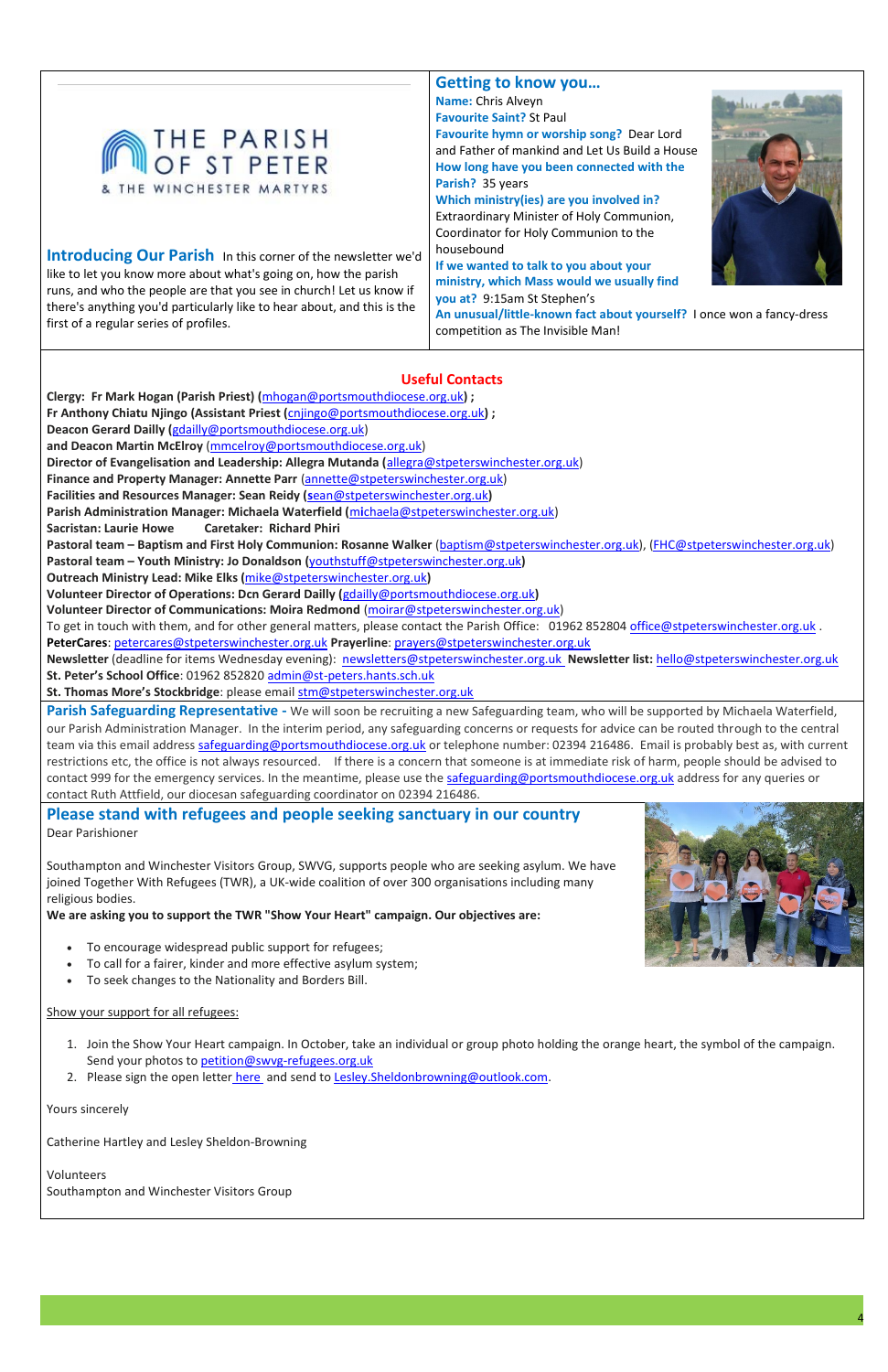| <b>Mass Timetable</b>                                  | 16th October - 23rd October 2021   |                                     |                                                        |                                     |
|--------------------------------------------------------|------------------------------------|-------------------------------------|--------------------------------------------------------|-------------------------------------|
| <b>Date</b>                                            | <b>Mass Times &amp; Intentions</b> |                                     |                                                        | Livestream/Public                   |
|                                                        | 9.30AM                             | <b>First Holy Communion</b><br>Mass | Mary, Lady Mannock RIP                                 | Livestream                          |
| <b>SATURDAY - October 16th</b><br>Our Lady on Saturday | 11.30AM                            | <b>First Holy Communion</b><br>Mass |                                                        | Livestream                          |
| 29 <sup>th</sup> Sunday in Ordinary Time - Vigil       | 2.30PM                             | <b>First Holy Communion</b><br>Mass |                                                        | Livestream                          |
|                                                        | 5.30 PM                            | <b>Vigil Mass</b>                   | Mary & Peter Pawlowski RIP                             | Livestream, public, booking reqd    |
|                                                        | 8.00 AM                            | Mass                                | Soul of Margaret Merriman                              | Livestream, public, booking reqd    |
| SUNDAY – October $17th$                                | 9.00 AM                            | Mass at St Thomas<br>More's         |                                                        | Public, booking regd *              |
|                                                        | 9.15 AM                            | Mass at St Stephen's                |                                                        | Public, booking reqd                |
| 29th SUNDAY IN ORDINARY TIME                           | 10.30AM                            | Mass                                | Soul of Beatrice Hew Tompson                           | Livestream, public, booking<br>regd |
|                                                        | 11.00 AM                           | Mass at St Gregory's                | People of the Parish                                   | Public, booking reqd                |
|                                                        | 5.30PM                             | Mass                                | Evelyn Albano RIP                                      | Livestream, public, booking regd    |
| MONDAY – October $18th$<br>St Luke, Feast              | 12.15PM                            | Mass                                | Soul of Peter Louth & Benefactors                      | Livestream & public                 |
|                                                        | 10.00AM                            | Mass                                | Souls of Armenians lost in 2020 war<br>with Azerbaijan | Livestream & public                 |
| TUESDAY - October 19th                                 | 10.00AM                            | Mass at St Gregory's                | Jack & Caroline McDonough -<br>birthdays               | Public                              |
| WEDNESDAY - October 20th                               | 12.15PM                            | Mass                                | Intentions of the Catholic Women's<br>League           | Livestream & public                 |
| <b>THURSDAY - October 21st</b>                         | 10.00AM                            | Mass                                | Intentions of the Neil family                          | Livestream & public                 |
| <b>FRIDAY – October 22nd</b>                           | 10.00AM                            | Mass at St Gregory's                |                                                        | Public                              |
| St John Paul II, Pope                                  | 12.15PM                            | Mass/Funeral                        | Noel McNicholas RIP                                    | Livestream & public                 |
| <b>SATURDAY - October 23rd</b>                         | 9.00AM                             | Mass                                | Norah O'Connor RIP                                     | Livestream                          |
| 30 <sup>th</sup> Sunday in Ordinary Time - Vigil       | 5.30 PM                            | <b>Vigil Mass</b>                   | John Lindsey RIP                                       | Livestream, public, booking reqd    |

**FOR ALL ONLINE BOOKINGS please use website homepage** - The Parish of St Peter & the [Winchester](https://catholicwinchester.org.uk/) Martyrs - or call office 01962 852804. Or you can email office if any issues: [office@stpeterswinchester.org.uk](mailto:office@stpeterswinchester.org.uk)

### **All at St. Peter's, except where stated.**

\***To book mass at St Thomas More's Stockbridge, email**: [stm@stpeterswinchester.org.uk](mailto:stm@stpeterswinchester.org.uk) If you would like a phone number to call, please ring the office 01962 852804 to ask for it.

There will be no 9am Mass or confessions on Saturday 16<sup>th</sup> October due to the First Holy Communion masses taking place that day. Mass at St Peter's Church on Wednesday 20<sup>th</sup> October will be at 12.15pm and not 10am. There will be no Morning Prayer on this day.

**Adoration every Monday and Friday from 11am-12noon at St Peter's Church.**

**Confessions every Saturday 11.00am till 12.00noon and 4.30pm-5.00pm at St Peter's Church – booking not required.** 

**Night Prayer (livestream and open to public) every Tuesday – Thursday and Sunday evening from St Peter's, 9.00pm.**

**Morning Prayer (livestream and open to public) every weekday, Monday to Friday, 8.00am at St Peter' followed by Adoration till 9.00am**

*To participate online or see the recorded services for Morning Prayer & Adoration and Night Prayer & Adoration, go to our [YouTube channel](https://www.youtube.com/channel/UCbGgrcbDyLY75pmCAopfLIg/live)*

**ALL SERVICES (INCLUDING MORNING PRAYER, NIGHT PRAYER & ADORATION) FROM ST PETER'S ARE LIVESTREAMED**